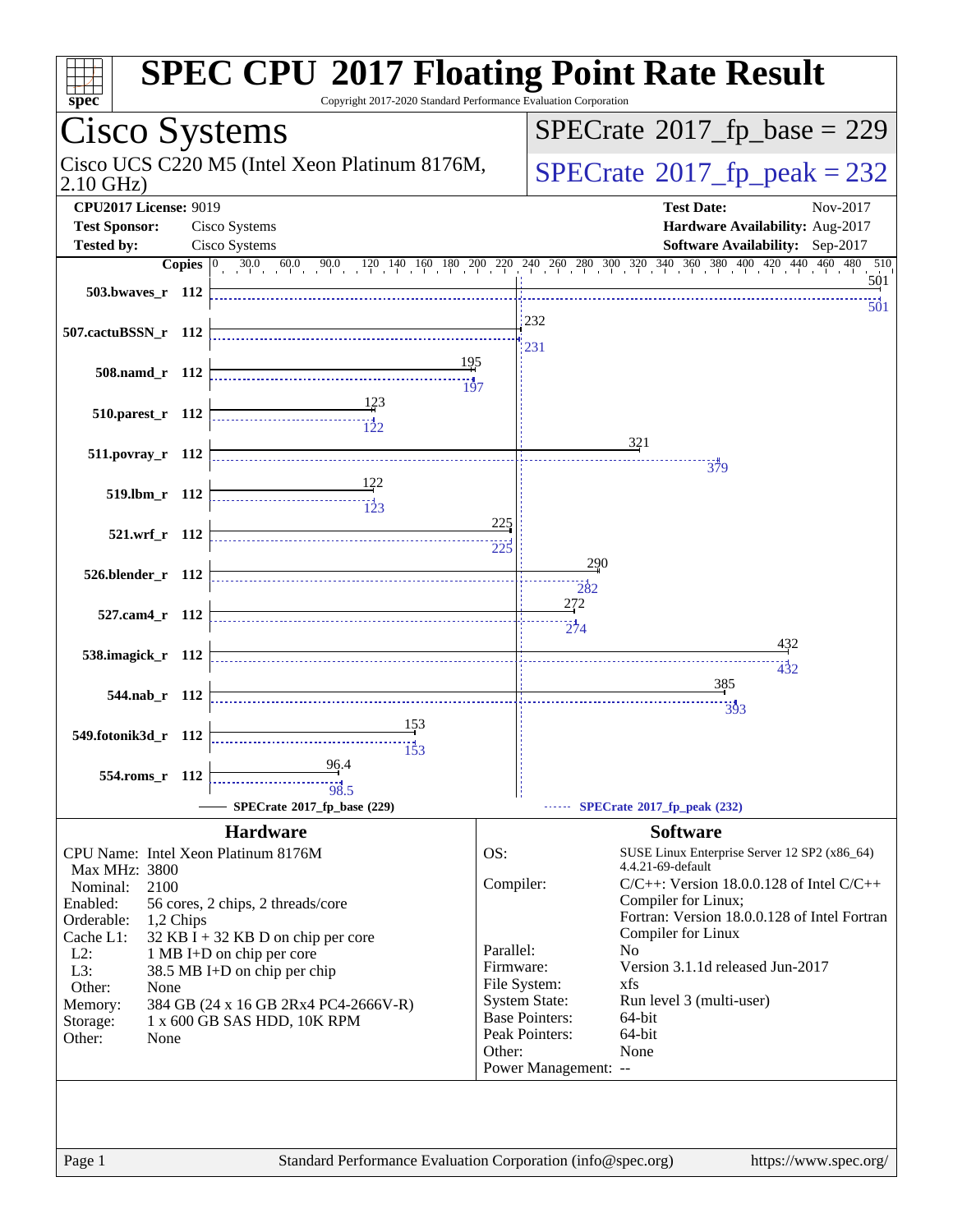

Copyright 2017-2020 Standard Performance Evaluation Corporation

## Cisco Systems

2.10 GHz) Cisco UCS C220 M5 (Intel Xeon Platinum 8176M,  $\big|$  [SPECrate](http://www.spec.org/auto/cpu2017/Docs/result-fields.html#SPECrate2017fppeak)®[2017\\_fp\\_peak = 2](http://www.spec.org/auto/cpu2017/Docs/result-fields.html#SPECrate2017fppeak)32

 $SPECTate$ <sup>®</sup>[2017\\_fp\\_base =](http://www.spec.org/auto/cpu2017/Docs/result-fields.html#SPECrate2017fpbase) 229

**[Test Sponsor:](http://www.spec.org/auto/cpu2017/Docs/result-fields.html#TestSponsor)** Cisco Systems **[Hardware Availability:](http://www.spec.org/auto/cpu2017/Docs/result-fields.html#HardwareAvailability)** Aug-2017

**[Tested by:](http://www.spec.org/auto/cpu2017/Docs/result-fields.html#Testedby)** Cisco Systems **[Software Availability:](http://www.spec.org/auto/cpu2017/Docs/result-fields.html#SoftwareAvailability)** Sep-2017

**[CPU2017 License:](http://www.spec.org/auto/cpu2017/Docs/result-fields.html#CPU2017License)** 9019 **[Test Date:](http://www.spec.org/auto/cpu2017/Docs/result-fields.html#TestDate)** Nov-2017

**[Results Table](http://www.spec.org/auto/cpu2017/Docs/result-fields.html#ResultsTable)**

|                                  | <b>Base</b>   |                |            |                |            | <b>Peak</b>    |       |               |                |              |                |              |                |              |
|----------------------------------|---------------|----------------|------------|----------------|------------|----------------|-------|---------------|----------------|--------------|----------------|--------------|----------------|--------------|
| <b>Benchmark</b>                 | <b>Copies</b> | <b>Seconds</b> | Ratio      | <b>Seconds</b> | Ratio      | <b>Seconds</b> | Ratio | <b>Copies</b> | <b>Seconds</b> | <b>Ratio</b> | <b>Seconds</b> | <b>Ratio</b> | <b>Seconds</b> | <b>Ratio</b> |
| 503.bwayes r                     | 112           | 2243           | 501        | 2244           | 501        | 2243           | 501   | 112           | 2244           | 501          | 2243           | 501          | 2243           | 501          |
| 507.cactuBSSN r                  | 112           | 611            | 232        | 610            | 232        | 609            | 233   | 112           | 614            | 231          | 613            | 231          | 615            | 231          |
| $508$ .namd $r$                  | 112           | 546            | 195        | 545            | 195        | 537            | 198   | 112           | 539            | 197          | 542            | 196          | 540            | <b>197</b>   |
| $510.parest_r$                   | 112           | 2375           | 123        | 2377           | 123        | 2420           | 121   | 112           | 2390           | 123          | 2396           | 122          | 2394           | 122          |
| $511.$ povray_r                  | 112           | 815            | <u>321</u> | 815            | 321        | 816            | 321   | 112           | 688            | 380          | 690            | 379          | 689            | 379          |
| 519.1bm r                        | 112           | 969            | 122        | 969            | <b>122</b> | 968            | 122   | 112           | 962            | 123          | 962            | <u>123</u>   | 961            | 123          |
| $521$ .wrf r                     | 112           | 1114           | 225        | 1117           | 225        | 1120           | 224   | 112           | 1115           | 225          | 1116           | 225          | 1114           | 225          |
| 526.blender r                    | 112           | 589            | 289        | 589            | <u>290</u> | 587            | 291   | 112           | 604            | 282          | 605            | 282          | 604            | 282          |
| 527.cam4 r                       | 112           | 719            | 272        | 720            | 272        | 719            | 272   | 112           | 717            | 273          | 716            | 274          | 716            | 274          |
| 538.imagick_r                    | 112           | 645            | 432        | 645            | 432        | 645            | 432   | 112           | 645            | 432          | 645            | 432          | 645            | 432          |
| 544.nab r                        | 112           | 491            | 384        | 490            | 385        | 490            | 385   | 112           | 480            | 393          | 481            | 392          | 480            | 393          |
| 549.fotonik3d r                  | 112           | 2848           | 153        | 2849           | 153        | 2853           | 153   | 112           | 2851           | 153          | 2851           | 153          | 2851           | 153          |
| $554$ .roms r                    | 112           | 1846           | 96.4       | 1855           | 95.9       | 1843           | 96.6  | 112           | 1808           | 98.5         | 1812           | 98.2         | 1801           | 98.8         |
| $SPECrate^{\circ}2017$ fp base = |               | 229            |            |                |            |                |       |               |                |              |                |              |                |              |

**[SPECrate](http://www.spec.org/auto/cpu2017/Docs/result-fields.html#SPECrate2017fppeak)[2017\\_fp\\_peak =](http://www.spec.org/auto/cpu2017/Docs/result-fields.html#SPECrate2017fppeak) 232**

Results appear in the [order in which they were run.](http://www.spec.org/auto/cpu2017/Docs/result-fields.html#RunOrder) Bold underlined text [indicates a median measurement.](http://www.spec.org/auto/cpu2017/Docs/result-fields.html#Median)

#### **[Submit Notes](http://www.spec.org/auto/cpu2017/Docs/result-fields.html#SubmitNotes)**

 The taskset mechanism was used to bind copies to processors. The config file option 'submit' was used to generate taskset commands to bind each copy to a specific processor. For details, please see the config file.

#### **[Operating System Notes](http://www.spec.org/auto/cpu2017/Docs/result-fields.html#OperatingSystemNotes)**

Stack size set to unlimited using "ulimit -s unlimited"

#### **[General Notes](http://www.spec.org/auto/cpu2017/Docs/result-fields.html#GeneralNotes)**

Environment variables set by runcpu before the start of the run: LD\_LIBRARY\_PATH = "/home/cpu2017/lib/ia32:/home/cpu2017/lib/intel64:/home/cpu2017/je5.0.1-32:/home/cpu2017/je5.0.1-64"

 Binaries compiled on a system with 1x Intel Core i7-4790 CPU + 32GB RAM memory using Redhat Enterprise Linux 7.4 Transparent Huge Pages enabled by default Prior to runcpu invocation Filesystem page cache synced and cleared with: sync; echo 3> /proc/sys/vm/drop\_caches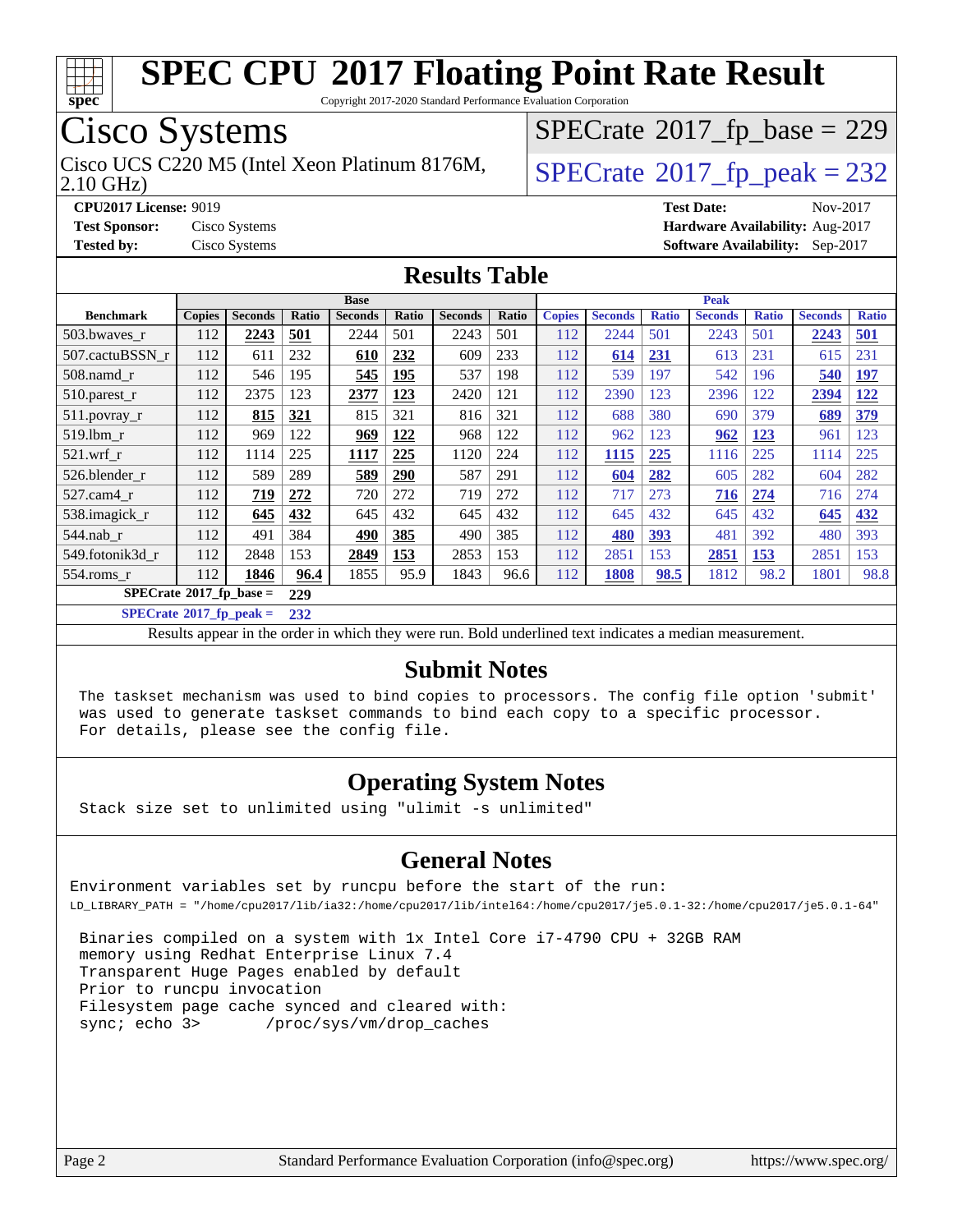

Copyright 2017-2020 Standard Performance Evaluation Corporation

# Cisco Systems

Cisco UCS C220 M5 (Intel Xeon Platinum 8176M,<br>2.10 GHz)

 $SPECTate$ <sup>®</sup>[2017\\_fp\\_base =](http://www.spec.org/auto/cpu2017/Docs/result-fields.html#SPECrate2017fpbase) 229

 $SPECTate<sup>®</sup>2017_fp_peak = 232$  $SPECTate<sup>®</sup>2017_fp_peak = 232$  $SPECTate<sup>®</sup>2017_fp_peak = 232$ 

**[CPU2017 License:](http://www.spec.org/auto/cpu2017/Docs/result-fields.html#CPU2017License)** 9019 **[Test Date:](http://www.spec.org/auto/cpu2017/Docs/result-fields.html#TestDate)** Nov-2017 **[Test Sponsor:](http://www.spec.org/auto/cpu2017/Docs/result-fields.html#TestSponsor)** Cisco Systems **[Hardware Availability:](http://www.spec.org/auto/cpu2017/Docs/result-fields.html#HardwareAvailability)** Aug-2017 **[Tested by:](http://www.spec.org/auto/cpu2017/Docs/result-fields.html#Testedby)** Cisco Systems **[Software Availability:](http://www.spec.org/auto/cpu2017/Docs/result-fields.html#SoftwareAvailability)** Sep-2017

#### **[Platform Notes](http://www.spec.org/auto/cpu2017/Docs/result-fields.html#PlatformNotes)**

Page 3 Standard Performance Evaluation Corporation [\(info@spec.org\)](mailto:info@spec.org) <https://www.spec.org/> BIOS Settings: Intel HyperThreading Technology set to Enabled CPU performance set to Enterprise Power Performance Tuning set to OS SNC set to Enabled IMC Interleaving set to 1-way Interleave Patrol Scrub set to Disabled Sysinfo program /home/cpu2017/bin/sysinfo Rev: r5797 of 2017-06-14 96c45e4568ad54c135fd618bcc091c0f running on linux-3joc Sun Nov 19 09:59:14 2017 SUT (System Under Test) info as seen by some common utilities. For more information on this section, see <https://www.spec.org/cpu2017/Docs/config.html#sysinfo> From /proc/cpuinfo model name : Intel(R) Xeon(R) Platinum 8176M CPU @ 2.10GHz 2 "physical id"s (chips) 112 "processors" cores, siblings (Caution: counting these is hw and system dependent. The following excerpts from /proc/cpuinfo might not be reliable. Use with caution.) cpu cores : 28 siblings : 56 physical 0: cores 0 1 2 3 4 5 6 8 9 10 11 12 13 14 16 17 18 19 20 21 22 24 25 26 27 28 29 30 physical 1: cores 0 1 2 3 4 5 6 8 9 10 11 12 13 14 16 17 18 19 20 21 22 24 25 26 27 28 29 30 From lscpu: Architecture: x86\_64 CPU op-mode(s): 32-bit, 64-bit Byte Order: Little Endian CPU(s): 112 On-line CPU(s) list: 0-111 Thread(s) per core: 2 Core(s) per socket: 28 Socket(s): 2 NUMA node(s): 4 Vendor ID: GenuineIntel CPU family: 6 Model: 85 Model name:  $Intel(R)$  Xeon(R) Platinum 8176M CPU @ 2.10GHz Stepping: 4 CPU MHz: 1031.960 CPU max MHz: 3800.0000 CPU min MHz: 1000.0000 BogoMIPS: 4190.17 **(Continued on next page)**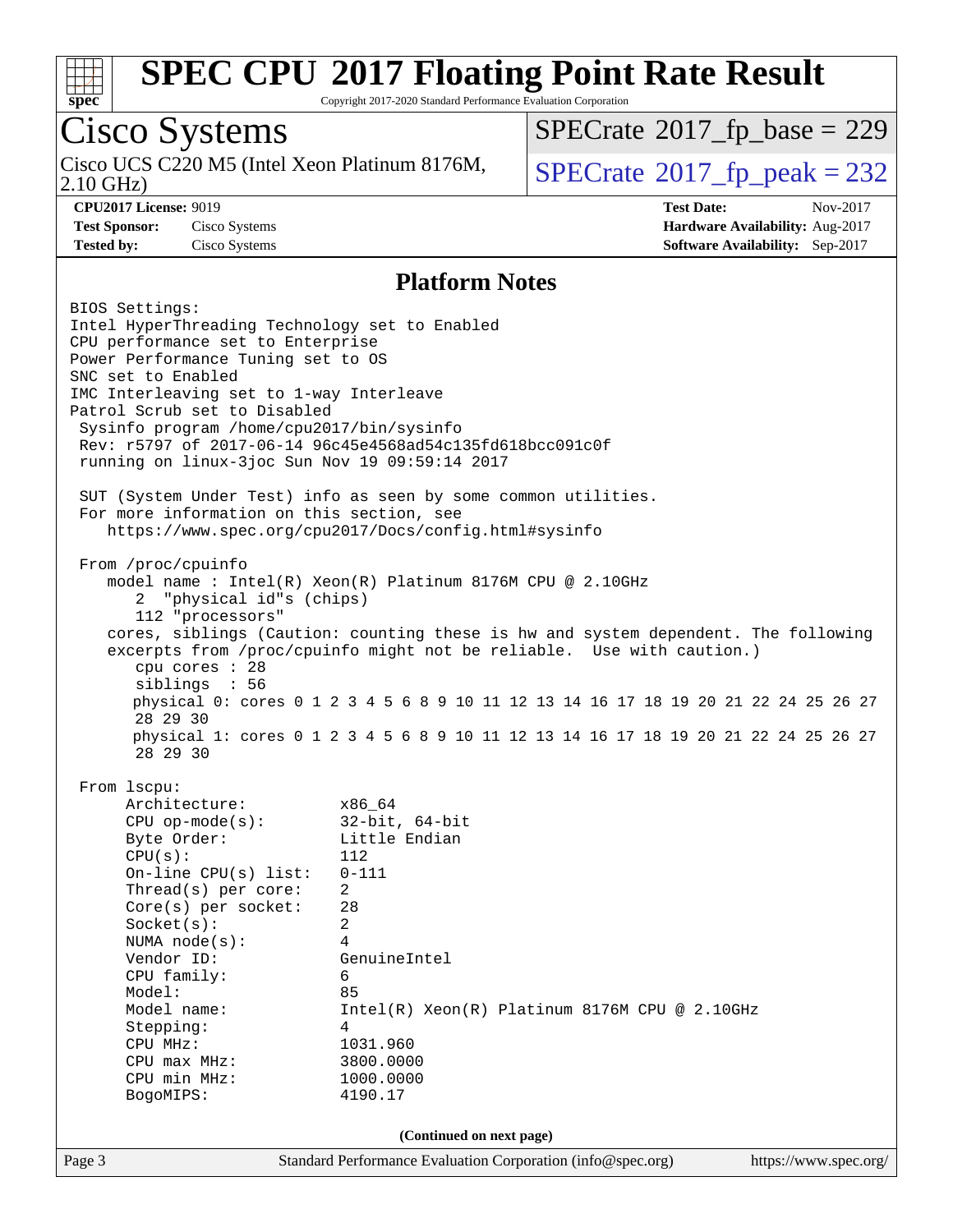

Copyright 2017-2020 Standard Performance Evaluation Corporation

Page 4 Standard Performance Evaluation Corporation [\(info@spec.org\)](mailto:info@spec.org) <https://www.spec.org/> Cisco Systems Cisco UCS C220 M5 (Intel Xeon Platinum 8176M,<br>2.10 GHz)  $SPECTate<sup>®</sup>2017_fp_peak = 232$  $SPECTate<sup>®</sup>2017_fp_peak = 232$  $SPECTate<sup>®</sup>2017_fp_peak = 232$  $SPECTate$ <sup>®</sup>[2017\\_fp\\_base =](http://www.spec.org/auto/cpu2017/Docs/result-fields.html#SPECrate2017fpbase) 229 **[CPU2017 License:](http://www.spec.org/auto/cpu2017/Docs/result-fields.html#CPU2017License)** 9019 **[Test Date:](http://www.spec.org/auto/cpu2017/Docs/result-fields.html#TestDate)** Nov-2017 **[Test Sponsor:](http://www.spec.org/auto/cpu2017/Docs/result-fields.html#TestSponsor)** Cisco Systems **[Hardware Availability:](http://www.spec.org/auto/cpu2017/Docs/result-fields.html#HardwareAvailability)** Aug-2017 **[Tested by:](http://www.spec.org/auto/cpu2017/Docs/result-fields.html#Testedby)** Cisco Systems **[Software Availability:](http://www.spec.org/auto/cpu2017/Docs/result-fields.html#SoftwareAvailability)** Sep-2017 **[Platform Notes \(Continued\)](http://www.spec.org/auto/cpu2017/Docs/result-fields.html#PlatformNotes)** Virtualization: VT-x L1d cache: 32K L1i cache: 32K L2 cache: 1024K L3 cache: 39424K NUMA node0 CPU(s): 0-3,7-9,14-17,21-23,56-59,63-65,70-73,77-79 NUMA node1 CPU(s): 4-6,10-13,18-20,24-27,60-62,66-69,74-76,80-83 NUMA node2 CPU(s): 28-31,35-37,42-45,49-51,84-87,91-93,98-101,105-107 NUMA node3 CPU(s): 32-34,38-41,46-48,52-55,88-90,94-97,102-104,108-111 Flags: fpu vme de pse tsc msr pae mce cx8 apic sep mtrr pge mca cmov pat pse36 clflush dts acpi mmx fxsr sse sse2 ss ht tm pbe syscall nx pdpe1gb rdtscp lm constant\_tsc art arch\_perfmon pebs bts rep\_good nopl xtopology nonstop\_tsc aperfmperf eagerfpu pni pclmulqdq dtes64 monitor ds\_cpl vmx smx est tm2 ssse3 sdbg fma cx16 xtpr pdcm pcid dca sse4\_1 sse4\_2 x2apic movbe popcnt tsc\_deadline\_timer aes xsave avx f16c rdrand lahf\_lm abm 3dnowprefetch ida arat epb pln pts dtherm hwp hwp\_act\_window hwp\_epp hwp\_pkg\_req intel\_pt tpr\_shadow vnmi flexpriority ept vpid fsgsbase tsc\_adjust bmi1 hle avx2 smep bmi2 erms invpcid rtm cqm mpx avx512f avx512dq rdseed adx smap clflushopt clwb avx512cd avx512bw avx512vl xsaveopt xsavec xgetbv1 cqm\_llc cqm\_occup\_llc /proc/cpuinfo cache data cache size : 39424 KB From numactl --hardware WARNING: a numactl 'node' might or might not correspond to a physical chip. available: 4 nodes (0-3) node 0 cpus: 0 1 2 3 7 8 9 14 15 16 17 21 22 23 56 57 58 59 63 64 65 70 71 72 73 77 78 79 node 0 size: 95330 MB node 0 free: 94834 MB node 1 cpus: 4 5 6 10 11 12 13 18 19 20 24 25 26 27 60 61 62 66 67 68 69 74 75 76 80 81 82 83 node 1 size: 96760 MB node 1 free: 96317 MB node 2 cpus: 28 29 30 31 35 36 37 42 43 44 45 49 50 51 84 85 86 87 91 92 93 98 99 100 101 105 106 107 node 2 size: 96760 MB node 2 free: 96395 MB node 3 cpus: 32 33 34 38 39 40 41 46 47 48 52 53 54 55 88 89 90 94 95 96 97 102 103 104 108 109 110 111 node 3 size: 96758 MB node 3 free: 96429 MB node distances: node 0 1 2 3<br>0: 10 11 21 21 0: 10 11 21 21 1: 11 10 21 21 2: 21 21 10 11 **(Continued on next page)**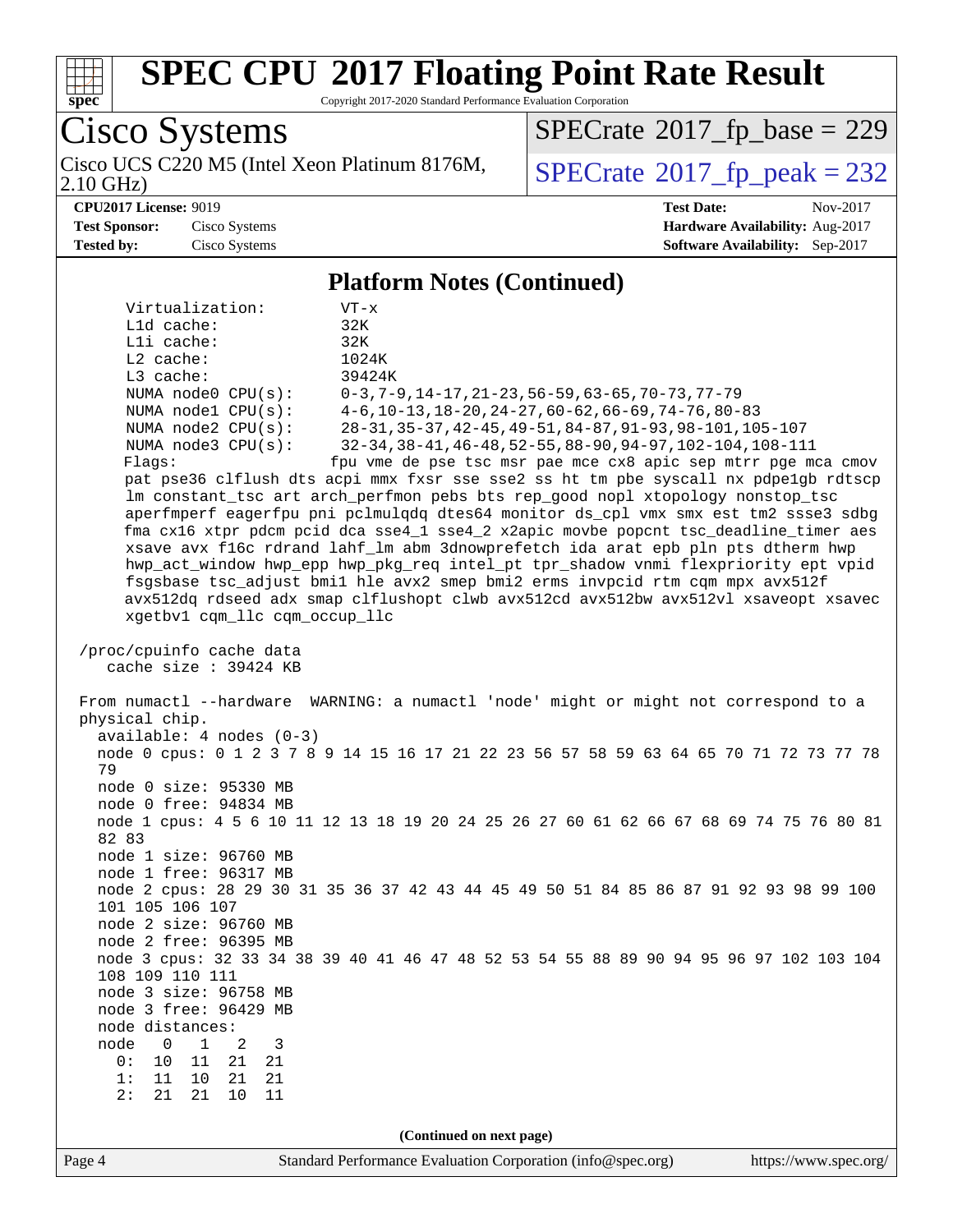| <b>SPEC CPU®2017 Floating Point Rate Result</b><br>Copyright 2017-2020 Standard Performance Evaluation Corporation<br>spec <sup>®</sup>                                                                                                                                                                                                                                                                                                                                                                  |                                                                                                     |
|----------------------------------------------------------------------------------------------------------------------------------------------------------------------------------------------------------------------------------------------------------------------------------------------------------------------------------------------------------------------------------------------------------------------------------------------------------------------------------------------------------|-----------------------------------------------------------------------------------------------------|
| Cisco Systems                                                                                                                                                                                                                                                                                                                                                                                                                                                                                            | $SPECrate^{\circ}2017$ fp base = 229                                                                |
| Cisco UCS C220 M5 (Intel Xeon Platinum 8176M,<br>$2.10$ GHz)                                                                                                                                                                                                                                                                                                                                                                                                                                             | $SPECTate@2017fr peak = 232$                                                                        |
| <b>CPU2017 License: 9019</b><br><b>Test Sponsor:</b><br>Cisco Systems<br>Cisco Systems<br><b>Tested by:</b>                                                                                                                                                                                                                                                                                                                                                                                              | <b>Test Date:</b><br>Nov-2017<br>Hardware Availability: Aug-2017<br>Software Availability: Sep-2017 |
| <b>Platform Notes (Continued)</b>                                                                                                                                                                                                                                                                                                                                                                                                                                                                        |                                                                                                     |
| 3:<br>21<br>21 11 10                                                                                                                                                                                                                                                                                                                                                                                                                                                                                     |                                                                                                     |
| From /proc/meminfo<br>MemTotal:<br>394863904 kB<br>HugePages_Total:<br>0<br>Hugepagesize:<br>2048 kB                                                                                                                                                                                                                                                                                                                                                                                                     |                                                                                                     |
| /usr/bin/lsb_release -d<br>SUSE Linux Enterprise Server 12 SP2                                                                                                                                                                                                                                                                                                                                                                                                                                           |                                                                                                     |
| From /etc/*release* /etc/*version*<br>SuSE-release:<br>SUSE Linux Enterprise Server 12 (x86_64)<br>$VERSION = 12$<br>$PATCHLEVEL = 2$<br># This file is deprecated and will be removed in a future service pack or release.<br># Please check /etc/os-release for details about this release.<br>os-release:<br>NAME="SLES"<br>VERSION="12-SP2"<br>VERSION_ID="12.2"<br>PRETTY_NAME="SUSE Linux Enterprise Server 12 SP2"<br>ID="sles"<br>$ANSI$ _COLOR=" $0:32$ "<br>CPE_NAME="cpe:/o:suse:sles:12:sp2" |                                                                                                     |
| uname $-a$ :<br>Linux linux-3joc 4.4.21-69-default #1 SMP Tue Oct 25 10:58:20 UTC 2016 (9464f67)<br>x86_64 x86_64 x86_64 GNU/Linux                                                                                                                                                                                                                                                                                                                                                                       |                                                                                                     |
| run-level 3 Nov 17 19:44                                                                                                                                                                                                                                                                                                                                                                                                                                                                                 |                                                                                                     |
| SPEC is set to: /home/cpu2017<br>Filesystem<br>Type Size Used Avail Use% Mounted on<br>/dev/sda3<br>xfs<br>516G 112G 404G 22% / home                                                                                                                                                                                                                                                                                                                                                                     |                                                                                                     |
| Additional information from dmidecode follows. WARNING: Use caution when you interpret<br>this section. The 'dmidecode' program reads system data which is "intended to allow<br>hardware to be accurately determined", but the intent may not be met, as there are<br>frequent changes to hardware, firmware, and the "DMTF SMBIOS" standard.<br>BIOS Cisco Systems, Inc. C220M5.3.1.1d.0.0615170645 06/15/2017<br>Memory:<br>24x 0xCE00 M393A2G40EB2-CTD 16 GB 2 rank 2666                             |                                                                                                     |
| (End of data from sysinfo program)                                                                                                                                                                                                                                                                                                                                                                                                                                                                       |                                                                                                     |
|                                                                                                                                                                                                                                                                                                                                                                                                                                                                                                          |                                                                                                     |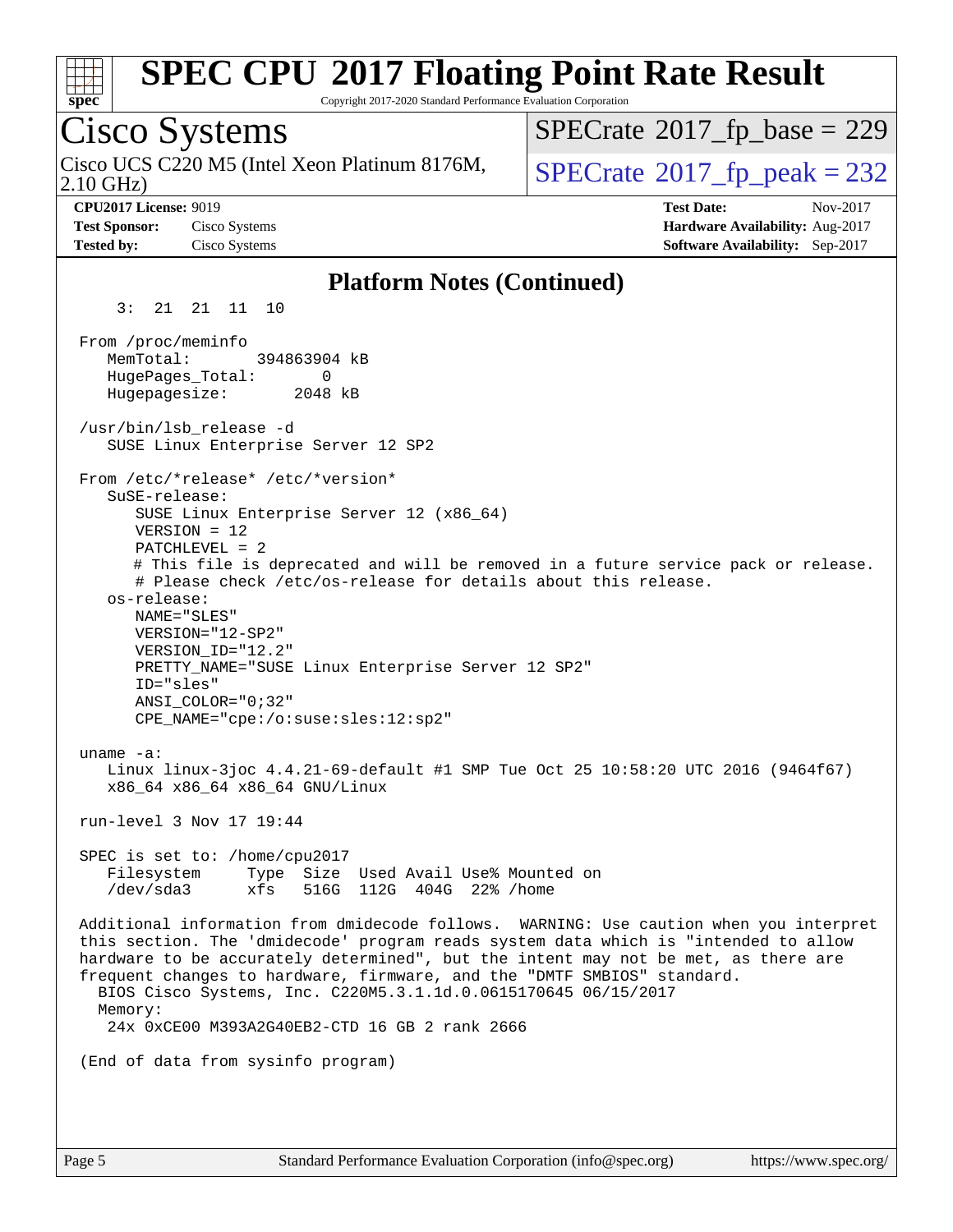| S)<br>c<br>L<br>L. |  |  |  |  |  |
|--------------------|--|--|--|--|--|

Copyright 2017-2020 Standard Performance Evaluation Corporation

Cisco Systems<br>Cisco UCS C220 M5 (Intel Xeon Platinum 8176M, 2.10 GHz)

 $SPECrate$ <sup>®</sup>[2017\\_fp\\_base =](http://www.spec.org/auto/cpu2017/Docs/result-fields.html#SPECrate2017fpbase) 229

 $SPECTate@2017_fp\_peak = 232$ 

**[CPU2017 License:](http://www.spec.org/auto/cpu2017/Docs/result-fields.html#CPU2017License)** 9019 **[Test Date:](http://www.spec.org/auto/cpu2017/Docs/result-fields.html#TestDate)** Nov-2017 **[Test Sponsor:](http://www.spec.org/auto/cpu2017/Docs/result-fields.html#TestSponsor)** Cisco Systems **[Hardware Availability:](http://www.spec.org/auto/cpu2017/Docs/result-fields.html#HardwareAvailability)** Aug-2017 **[Tested by:](http://www.spec.org/auto/cpu2017/Docs/result-fields.html#Testedby)** Cisco Systems **[Software Availability:](http://www.spec.org/auto/cpu2017/Docs/result-fields.html#SoftwareAvailability)** Sep-2017

#### **[Compiler Version Notes](http://www.spec.org/auto/cpu2017/Docs/result-fields.html#CompilerVersionNotes)**

| C                                                       | 519.1bm_r(base, peak) 538.imagick_r(base, peak)<br>$544.nab_r(base, peak)$              |                       |
|---------------------------------------------------------|-----------------------------------------------------------------------------------------|-----------------------|
| icc (ICC) 18.0.0 20170811                               | Copyright (C) 1985-2017 Intel Corporation. All rights reserved.                         |                       |
|                                                         |                                                                                         |                       |
| $C++$                                                   | 508.namd_r(base, peak) 510.parest_r(base, peak)                                         |                       |
| icpc (ICC) 18.0.0 20170811                              | Copyright (C) 1985-2017 Intel Corporation. All rights reserved.                         |                       |
|                                                         | C++, C $ $ 511.povray_r(base, peak) 526.blender_r(base, peak)                           |                       |
| icpc (ICC) 18.0.0 20170811<br>icc (ICC) 18.0.0 20170811 | Copyright (C) 1985-2017 Intel Corporation. All rights reserved.                         |                       |
|                                                         | Copyright (C) 1985-2017 Intel Corporation. All rights reserved.                         |                       |
|                                                         | $C++$ , C, Fortran   507.cactuBSSN_r(base, peak)                                        |                       |
| icpc (ICC) 18.0.0 20170811<br>icc (ICC) 18.0.0 20170811 | Copyright (C) 1985-2017 Intel Corporation. All rights reserved.                         |                       |
| ifort (IFORT) 18.0.0 20170811                           | Copyright (C) 1985-2017 Intel Corporation. All rights reserved.                         |                       |
|                                                         | Copyright (C) 1985-2017 Intel Corporation. All rights reserved.                         |                       |
| Fortran                                                 | 503.bwaves_r(base, peak) 549.fotonik3d_r(base, peak)<br>554.roms_r(base, peak)          |                       |
| ifort (IFORT) 18.0.0 20170811                           | Copyright (C) 1985-2017 Intel Corporation. All rights reserved.                         |                       |
| Fortran, C                                              | 521.wrf_r(base, peak) 527.cam4_r(base, peak)                                            |                       |
| ifort (IFORT) 18.0.0 20170811                           |                                                                                         |                       |
| Page 6                                                  | (Continued on next page)<br>Standard Performance Evaluation Corporation (info@spec.org) | https://www.spec.org/ |
|                                                         |                                                                                         |                       |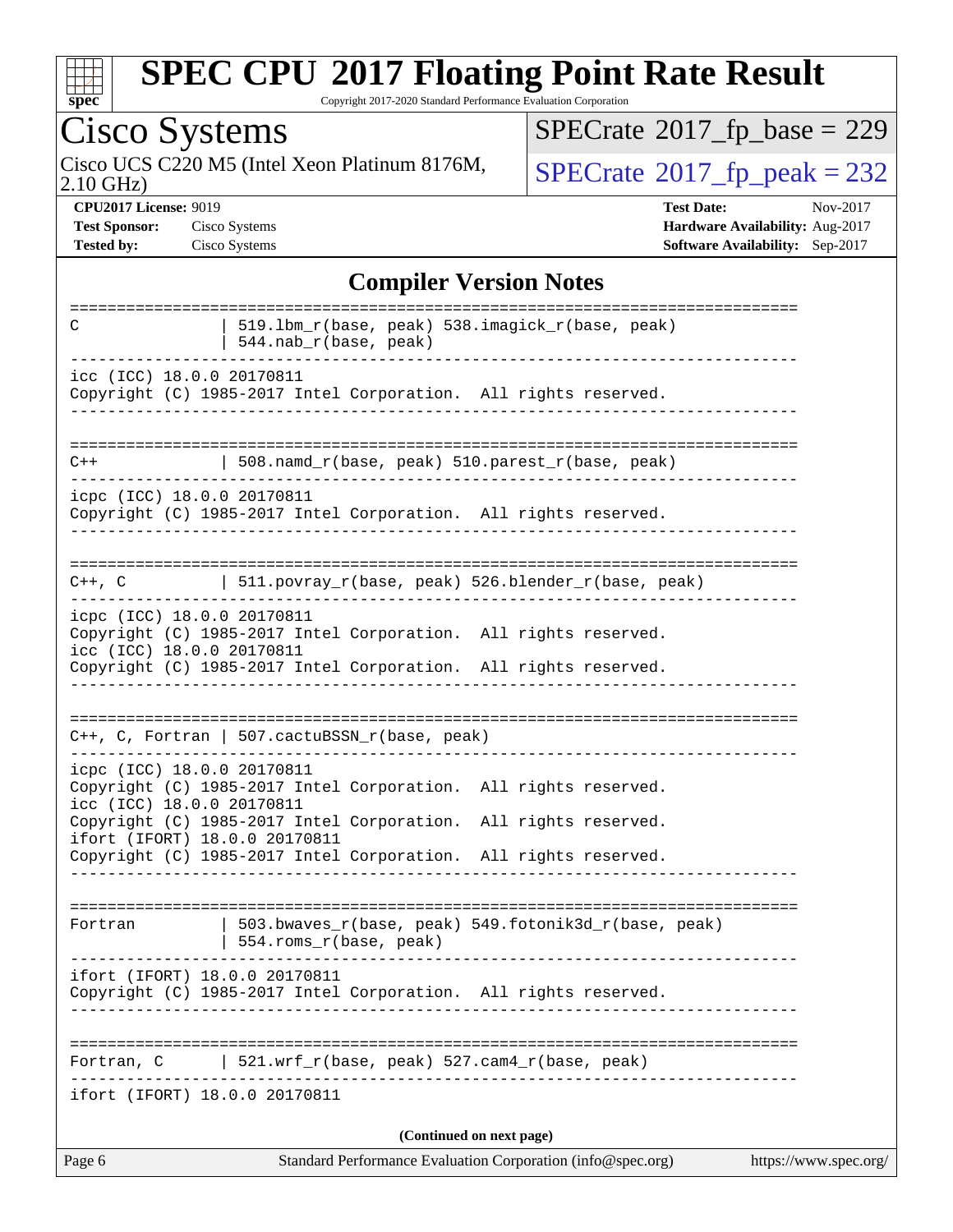

Copyright 2017-2020 Standard Performance Evaluation Corporation

### Cisco Systems

Cisco UCS C220 M5 (Intel Xeon Platinum 8176M,  $SPECrate@2017_fp\_peak = 232$  $SPECrate@2017_fp\_peak = 232$ 

 $SPECrate$ <sup>®</sup>[2017\\_fp\\_base =](http://www.spec.org/auto/cpu2017/Docs/result-fields.html#SPECrate2017fpbase) 229

2.10 GHz)

**[CPU2017 License:](http://www.spec.org/auto/cpu2017/Docs/result-fields.html#CPU2017License)** 9019 **[Test Date:](http://www.spec.org/auto/cpu2017/Docs/result-fields.html#TestDate)** Nov-2017 **[Test Sponsor:](http://www.spec.org/auto/cpu2017/Docs/result-fields.html#TestSponsor)** Cisco Systems **[Hardware Availability:](http://www.spec.org/auto/cpu2017/Docs/result-fields.html#HardwareAvailability)** Aug-2017 **[Tested by:](http://www.spec.org/auto/cpu2017/Docs/result-fields.html#Testedby)** Cisco Systems **[Software Availability:](http://www.spec.org/auto/cpu2017/Docs/result-fields.html#SoftwareAvailability)** Sep-2017

#### **[Compiler Version Notes \(Continued\)](http://www.spec.org/auto/cpu2017/Docs/result-fields.html#CompilerVersionNotes)**

Copyright (C) 1985-2017 Intel Corporation. All rights reserved. icc (ICC) 18.0.0 20170811 Copyright (C) 1985-2017 Intel Corporation. All rights reserved. ------------------------------------------------------------------------------

#### **[Base Compiler Invocation](http://www.spec.org/auto/cpu2017/Docs/result-fields.html#BaseCompilerInvocation)**

[C benchmarks](http://www.spec.org/auto/cpu2017/Docs/result-fields.html#Cbenchmarks):

[icc](http://www.spec.org/cpu2017/results/res2017q4/cpu2017-20171128-01119.flags.html#user_CCbase_intel_icc_18.0_66fc1ee009f7361af1fbd72ca7dcefbb700085f36577c54f309893dd4ec40d12360134090235512931783d35fd58c0460139e722d5067c5574d8eaf2b3e37e92)

[C++ benchmarks:](http://www.spec.org/auto/cpu2017/Docs/result-fields.html#CXXbenchmarks) [icpc](http://www.spec.org/cpu2017/results/res2017q4/cpu2017-20171128-01119.flags.html#user_CXXbase_intel_icpc_18.0_c510b6838c7f56d33e37e94d029a35b4a7bccf4766a728ee175e80a419847e808290a9b78be685c44ab727ea267ec2f070ec5dc83b407c0218cded6866a35d07)

[Fortran benchmarks](http://www.spec.org/auto/cpu2017/Docs/result-fields.html#Fortranbenchmarks): [ifort](http://www.spec.org/cpu2017/results/res2017q4/cpu2017-20171128-01119.flags.html#user_FCbase_intel_ifort_18.0_8111460550e3ca792625aed983ce982f94888b8b503583aa7ba2b8303487b4d8a21a13e7191a45c5fd58ff318f48f9492884d4413fa793fd88dd292cad7027ca)

[Benchmarks using both Fortran and C](http://www.spec.org/auto/cpu2017/Docs/result-fields.html#BenchmarksusingbothFortranandC): [ifort](http://www.spec.org/cpu2017/results/res2017q4/cpu2017-20171128-01119.flags.html#user_CC_FCbase_intel_ifort_18.0_8111460550e3ca792625aed983ce982f94888b8b503583aa7ba2b8303487b4d8a21a13e7191a45c5fd58ff318f48f9492884d4413fa793fd88dd292cad7027ca) [icc](http://www.spec.org/cpu2017/results/res2017q4/cpu2017-20171128-01119.flags.html#user_CC_FCbase_intel_icc_18.0_66fc1ee009f7361af1fbd72ca7dcefbb700085f36577c54f309893dd4ec40d12360134090235512931783d35fd58c0460139e722d5067c5574d8eaf2b3e37e92)

[Benchmarks using both C and C++](http://www.spec.org/auto/cpu2017/Docs/result-fields.html#BenchmarksusingbothCandCXX): [icpc](http://www.spec.org/cpu2017/results/res2017q4/cpu2017-20171128-01119.flags.html#user_CC_CXXbase_intel_icpc_18.0_c510b6838c7f56d33e37e94d029a35b4a7bccf4766a728ee175e80a419847e808290a9b78be685c44ab727ea267ec2f070ec5dc83b407c0218cded6866a35d07) [icc](http://www.spec.org/cpu2017/results/res2017q4/cpu2017-20171128-01119.flags.html#user_CC_CXXbase_intel_icc_18.0_66fc1ee009f7361af1fbd72ca7dcefbb700085f36577c54f309893dd4ec40d12360134090235512931783d35fd58c0460139e722d5067c5574d8eaf2b3e37e92)

[Benchmarks using Fortran, C, and C++:](http://www.spec.org/auto/cpu2017/Docs/result-fields.html#BenchmarksusingFortranCandCXX) [icpc](http://www.spec.org/cpu2017/results/res2017q4/cpu2017-20171128-01119.flags.html#user_CC_CXX_FCbase_intel_icpc_18.0_c510b6838c7f56d33e37e94d029a35b4a7bccf4766a728ee175e80a419847e808290a9b78be685c44ab727ea267ec2f070ec5dc83b407c0218cded6866a35d07) [icc](http://www.spec.org/cpu2017/results/res2017q4/cpu2017-20171128-01119.flags.html#user_CC_CXX_FCbase_intel_icc_18.0_66fc1ee009f7361af1fbd72ca7dcefbb700085f36577c54f309893dd4ec40d12360134090235512931783d35fd58c0460139e722d5067c5574d8eaf2b3e37e92) [ifort](http://www.spec.org/cpu2017/results/res2017q4/cpu2017-20171128-01119.flags.html#user_CC_CXX_FCbase_intel_ifort_18.0_8111460550e3ca792625aed983ce982f94888b8b503583aa7ba2b8303487b4d8a21a13e7191a45c5fd58ff318f48f9492884d4413fa793fd88dd292cad7027ca)

#### **[Base Portability Flags](http://www.spec.org/auto/cpu2017/Docs/result-fields.html#BasePortabilityFlags)**

 503.bwaves\_r: [-DSPEC\\_LP64](http://www.spec.org/cpu2017/results/res2017q4/cpu2017-20171128-01119.flags.html#suite_basePORTABILITY503_bwaves_r_DSPEC_LP64) 507.cactuBSSN\_r: [-DSPEC\\_LP64](http://www.spec.org/cpu2017/results/res2017q4/cpu2017-20171128-01119.flags.html#suite_basePORTABILITY507_cactuBSSN_r_DSPEC_LP64) 508.namd\_r: [-DSPEC\\_LP64](http://www.spec.org/cpu2017/results/res2017q4/cpu2017-20171128-01119.flags.html#suite_basePORTABILITY508_namd_r_DSPEC_LP64) 510.parest\_r: [-DSPEC\\_LP64](http://www.spec.org/cpu2017/results/res2017q4/cpu2017-20171128-01119.flags.html#suite_basePORTABILITY510_parest_r_DSPEC_LP64) 511.povray\_r: [-DSPEC\\_LP64](http://www.spec.org/cpu2017/results/res2017q4/cpu2017-20171128-01119.flags.html#suite_basePORTABILITY511_povray_r_DSPEC_LP64) 519.lbm\_r: [-DSPEC\\_LP64](http://www.spec.org/cpu2017/results/res2017q4/cpu2017-20171128-01119.flags.html#suite_basePORTABILITY519_lbm_r_DSPEC_LP64) 521.wrf\_r: [-DSPEC\\_LP64](http://www.spec.org/cpu2017/results/res2017q4/cpu2017-20171128-01119.flags.html#suite_basePORTABILITY521_wrf_r_DSPEC_LP64) [-DSPEC\\_CASE\\_FLAG](http://www.spec.org/cpu2017/results/res2017q4/cpu2017-20171128-01119.flags.html#b521.wrf_r_baseCPORTABILITY_DSPEC_CASE_FLAG) [-convert big\\_endian](http://www.spec.org/cpu2017/results/res2017q4/cpu2017-20171128-01119.flags.html#user_baseFPORTABILITY521_wrf_r_convert_big_endian_c3194028bc08c63ac5d04de18c48ce6d347e4e562e8892b8bdbdc0214820426deb8554edfa529a3fb25a586e65a3d812c835984020483e7e73212c4d31a38223) 526.blender\_r: [-DSPEC\\_LP64](http://www.spec.org/cpu2017/results/res2017q4/cpu2017-20171128-01119.flags.html#suite_basePORTABILITY526_blender_r_DSPEC_LP64) [-DSPEC\\_LINUX](http://www.spec.org/cpu2017/results/res2017q4/cpu2017-20171128-01119.flags.html#b526.blender_r_baseCPORTABILITY_DSPEC_LINUX) [-funsigned-char](http://www.spec.org/cpu2017/results/res2017q4/cpu2017-20171128-01119.flags.html#user_baseCPORTABILITY526_blender_r_force_uchar_40c60f00ab013830e2dd6774aeded3ff59883ba5a1fc5fc14077f794d777847726e2a5858cbc7672e36e1b067e7e5c1d9a74f7176df07886a243d7cc18edfe67) 527.cam4\_r: [-DSPEC\\_LP64](http://www.spec.org/cpu2017/results/res2017q4/cpu2017-20171128-01119.flags.html#suite_basePORTABILITY527_cam4_r_DSPEC_LP64) [-DSPEC\\_CASE\\_FLAG](http://www.spec.org/cpu2017/results/res2017q4/cpu2017-20171128-01119.flags.html#b527.cam4_r_baseCPORTABILITY_DSPEC_CASE_FLAG) 538.imagick\_r: [-DSPEC\\_LP64](http://www.spec.org/cpu2017/results/res2017q4/cpu2017-20171128-01119.flags.html#suite_basePORTABILITY538_imagick_r_DSPEC_LP64) 544.nab\_r: [-DSPEC\\_LP64](http://www.spec.org/cpu2017/results/res2017q4/cpu2017-20171128-01119.flags.html#suite_basePORTABILITY544_nab_r_DSPEC_LP64) 549.fotonik3d\_r: [-DSPEC\\_LP64](http://www.spec.org/cpu2017/results/res2017q4/cpu2017-20171128-01119.flags.html#suite_basePORTABILITY549_fotonik3d_r_DSPEC_LP64) 554.roms\_r: [-DSPEC\\_LP64](http://www.spec.org/cpu2017/results/res2017q4/cpu2017-20171128-01119.flags.html#suite_basePORTABILITY554_roms_r_DSPEC_LP64)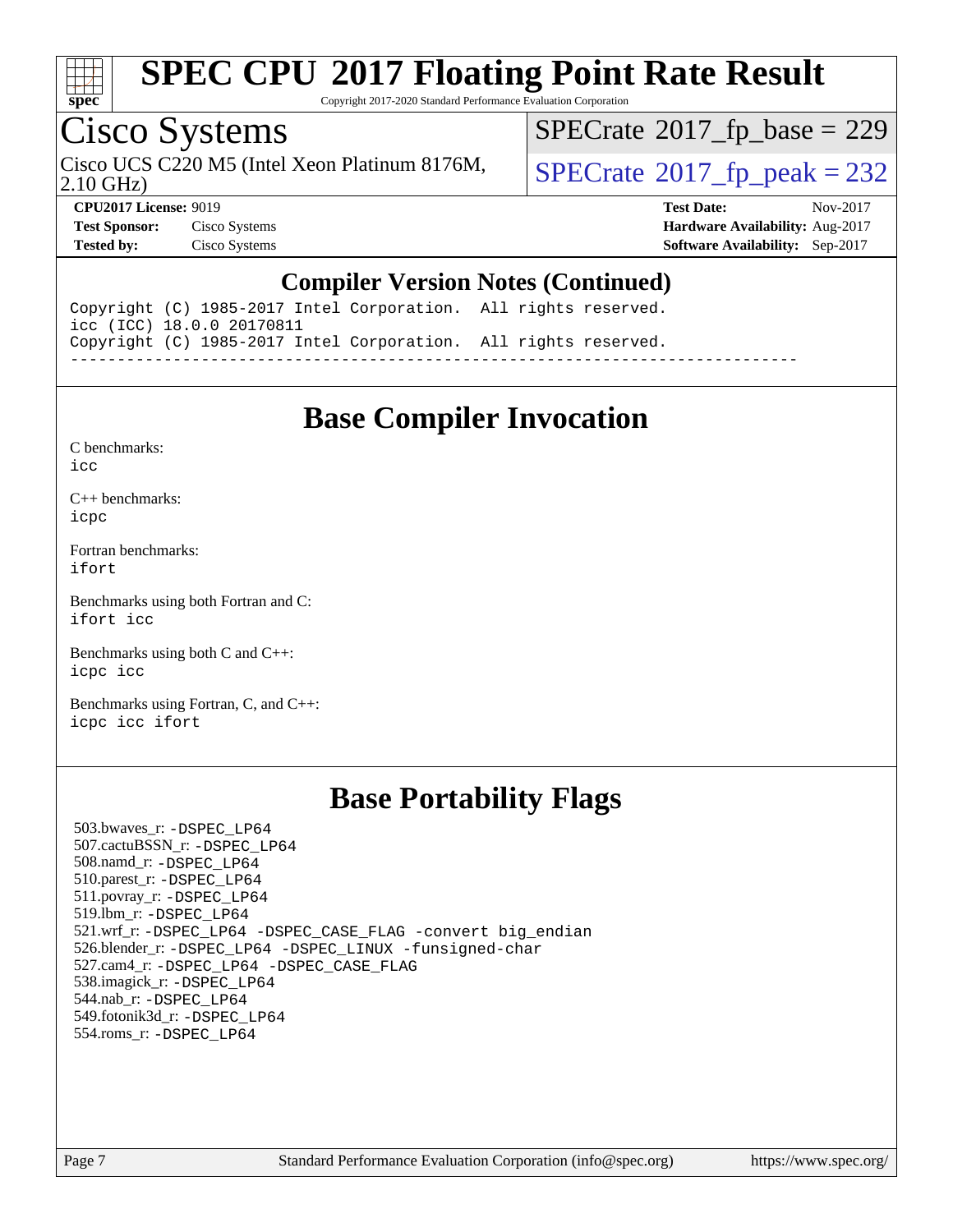

Copyright 2017-2020 Standard Performance Evaluation Corporation

# Cisco Systems

Cisco UCS C220 M5 (Intel Xeon Platinum 8176M,  $\big|$  [SPECrate](http://www.spec.org/auto/cpu2017/Docs/result-fields.html#SPECrate2017fppeak)®[2017\\_fp\\_peak = 2](http://www.spec.org/auto/cpu2017/Docs/result-fields.html#SPECrate2017fppeak)32

 $SPECTate$ <sup>®</sup>[2017\\_fp\\_base =](http://www.spec.org/auto/cpu2017/Docs/result-fields.html#SPECrate2017fpbase) 229

2.10 GHz)

**[CPU2017 License:](http://www.spec.org/auto/cpu2017/Docs/result-fields.html#CPU2017License)** 9019 **[Test Date:](http://www.spec.org/auto/cpu2017/Docs/result-fields.html#TestDate)** Nov-2017 **[Test Sponsor:](http://www.spec.org/auto/cpu2017/Docs/result-fields.html#TestSponsor)** Cisco Systems **[Hardware Availability:](http://www.spec.org/auto/cpu2017/Docs/result-fields.html#HardwareAvailability)** Aug-2017 **[Tested by:](http://www.spec.org/auto/cpu2017/Docs/result-fields.html#Testedby)** Cisco Systems **[Software Availability:](http://www.spec.org/auto/cpu2017/Docs/result-fields.html#SoftwareAvailability)** Sep-2017

## **[Base Optimization Flags](http://www.spec.org/auto/cpu2017/Docs/result-fields.html#BaseOptimizationFlags)**

[C benchmarks:](http://www.spec.org/auto/cpu2017/Docs/result-fields.html#Cbenchmarks)

[-xCORE-AVX2](http://www.spec.org/cpu2017/results/res2017q4/cpu2017-20171128-01119.flags.html#user_CCbase_f-xCORE-AVX2) [-mtune=skylake](http://www.spec.org/cpu2017/results/res2017q4/cpu2017-20171128-01119.flags.html#user_CCbase_intel_tune_for_skl_86c59c1c211e48b12105a346951ac973f3f7ff0220150fc87eb7eebc486e6de90273269c1ff7baa1a79f07c9c7651acf41a74c5f56b64e8ea5421baa3b22ec9e) [-ipo](http://www.spec.org/cpu2017/results/res2017q4/cpu2017-20171128-01119.flags.html#user_CCbase_f-ipo) [-O3](http://www.spec.org/cpu2017/results/res2017q4/cpu2017-20171128-01119.flags.html#user_CCbase_f-O3) [-no-prec-div](http://www.spec.org/cpu2017/results/res2017q4/cpu2017-20171128-01119.flags.html#user_CCbase_f-no-prec-div) [-qopt-prefetch](http://www.spec.org/cpu2017/results/res2017q4/cpu2017-20171128-01119.flags.html#user_CCbase_f-qopt-prefetch) [-ffinite-math-only](http://www.spec.org/cpu2017/results/res2017q4/cpu2017-20171128-01119.flags.html#user_CCbase_f_finite_math_only_cb91587bd2077682c4b38af759c288ed7c732db004271a9512da14a4f8007909a5f1427ecbf1a0fb78ff2a814402c6114ac565ca162485bbcae155b5e4258871) [-qopt-mem-layout-trans=3](http://www.spec.org/cpu2017/results/res2017q4/cpu2017-20171128-01119.flags.html#user_CCbase_f-qopt-mem-layout-trans_de80db37974c74b1f0e20d883f0b675c88c3b01e9d123adea9b28688d64333345fb62bc4a798493513fdb68f60282f9a726aa07f478b2f7113531aecce732043) [C++ benchmarks](http://www.spec.org/auto/cpu2017/Docs/result-fields.html#CXXbenchmarks):

[-xCORE-AVX2](http://www.spec.org/cpu2017/results/res2017q4/cpu2017-20171128-01119.flags.html#user_CXXbase_f-xCORE-AVX2) [-mtune=skylake](http://www.spec.org/cpu2017/results/res2017q4/cpu2017-20171128-01119.flags.html#user_CXXbase_intel_tune_for_skl_86c59c1c211e48b12105a346951ac973f3f7ff0220150fc87eb7eebc486e6de90273269c1ff7baa1a79f07c9c7651acf41a74c5f56b64e8ea5421baa3b22ec9e) [-ipo](http://www.spec.org/cpu2017/results/res2017q4/cpu2017-20171128-01119.flags.html#user_CXXbase_f-ipo) [-O3](http://www.spec.org/cpu2017/results/res2017q4/cpu2017-20171128-01119.flags.html#user_CXXbase_f-O3) [-no-prec-div](http://www.spec.org/cpu2017/results/res2017q4/cpu2017-20171128-01119.flags.html#user_CXXbase_f-no-prec-div) [-qopt-prefetch](http://www.spec.org/cpu2017/results/res2017q4/cpu2017-20171128-01119.flags.html#user_CXXbase_f-qopt-prefetch) [-ffinite-math-only](http://www.spec.org/cpu2017/results/res2017q4/cpu2017-20171128-01119.flags.html#user_CXXbase_f_finite_math_only_cb91587bd2077682c4b38af759c288ed7c732db004271a9512da14a4f8007909a5f1427ecbf1a0fb78ff2a814402c6114ac565ca162485bbcae155b5e4258871) [-qopt-mem-layout-trans=3](http://www.spec.org/cpu2017/results/res2017q4/cpu2017-20171128-01119.flags.html#user_CXXbase_f-qopt-mem-layout-trans_de80db37974c74b1f0e20d883f0b675c88c3b01e9d123adea9b28688d64333345fb62bc4a798493513fdb68f60282f9a726aa07f478b2f7113531aecce732043)

[Fortran benchmarks:](http://www.spec.org/auto/cpu2017/Docs/result-fields.html#Fortranbenchmarks)

[-xCORE-AVX2](http://www.spec.org/cpu2017/results/res2017q4/cpu2017-20171128-01119.flags.html#user_FCbase_f-xCORE-AVX2) [-mtune=skylake](http://www.spec.org/cpu2017/results/res2017q4/cpu2017-20171128-01119.flags.html#user_FCbase_intel_tune_for_skl_86c59c1c211e48b12105a346951ac973f3f7ff0220150fc87eb7eebc486e6de90273269c1ff7baa1a79f07c9c7651acf41a74c5f56b64e8ea5421baa3b22ec9e) [-ipo](http://www.spec.org/cpu2017/results/res2017q4/cpu2017-20171128-01119.flags.html#user_FCbase_f-ipo) [-O3](http://www.spec.org/cpu2017/results/res2017q4/cpu2017-20171128-01119.flags.html#user_FCbase_f-O3) [-no-prec-div](http://www.spec.org/cpu2017/results/res2017q4/cpu2017-20171128-01119.flags.html#user_FCbase_f-no-prec-div) [-qopt-prefetch](http://www.spec.org/cpu2017/results/res2017q4/cpu2017-20171128-01119.flags.html#user_FCbase_f-qopt-prefetch) [-ffinite-math-only](http://www.spec.org/cpu2017/results/res2017q4/cpu2017-20171128-01119.flags.html#user_FCbase_f_finite_math_only_cb91587bd2077682c4b38af759c288ed7c732db004271a9512da14a4f8007909a5f1427ecbf1a0fb78ff2a814402c6114ac565ca162485bbcae155b5e4258871) [-qopt-mem-layout-trans=3](http://www.spec.org/cpu2017/results/res2017q4/cpu2017-20171128-01119.flags.html#user_FCbase_f-qopt-mem-layout-trans_de80db37974c74b1f0e20d883f0b675c88c3b01e9d123adea9b28688d64333345fb62bc4a798493513fdb68f60282f9a726aa07f478b2f7113531aecce732043) [-nostandard-realloc-lhs](http://www.spec.org/cpu2017/results/res2017q4/cpu2017-20171128-01119.flags.html#user_FCbase_f_2003_std_realloc_82b4557e90729c0f113870c07e44d33d6f5a304b4f63d4c15d2d0f1fab99f5daaed73bdb9275d9ae411527f28b936061aa8b9c8f2d63842963b95c9dd6426b8a) [-align array32byte](http://www.spec.org/cpu2017/results/res2017q4/cpu2017-20171128-01119.flags.html#user_FCbase_align_array32byte_b982fe038af199962ba9a80c053b8342c548c85b40b8e86eb3cc33dee0d7986a4af373ac2d51c3f7cf710a18d62fdce2948f201cd044323541f22fc0fffc51b6)

[Benchmarks using both Fortran and C:](http://www.spec.org/auto/cpu2017/Docs/result-fields.html#BenchmarksusingbothFortranandC) [-xCORE-AVX2](http://www.spec.org/cpu2017/results/res2017q4/cpu2017-20171128-01119.flags.html#user_CC_FCbase_f-xCORE-AVX2) [-mtune=skylake](http://www.spec.org/cpu2017/results/res2017q4/cpu2017-20171128-01119.flags.html#user_CC_FCbase_intel_tune_for_skl_86c59c1c211e48b12105a346951ac973f3f7ff0220150fc87eb7eebc486e6de90273269c1ff7baa1a79f07c9c7651acf41a74c5f56b64e8ea5421baa3b22ec9e) [-ipo](http://www.spec.org/cpu2017/results/res2017q4/cpu2017-20171128-01119.flags.html#user_CC_FCbase_f-ipo) [-O3](http://www.spec.org/cpu2017/results/res2017q4/cpu2017-20171128-01119.flags.html#user_CC_FCbase_f-O3) [-no-prec-div](http://www.spec.org/cpu2017/results/res2017q4/cpu2017-20171128-01119.flags.html#user_CC_FCbase_f-no-prec-div) [-qopt-prefetch](http://www.spec.org/cpu2017/results/res2017q4/cpu2017-20171128-01119.flags.html#user_CC_FCbase_f-qopt-prefetch) [-ffinite-math-only](http://www.spec.org/cpu2017/results/res2017q4/cpu2017-20171128-01119.flags.html#user_CC_FCbase_f_finite_math_only_cb91587bd2077682c4b38af759c288ed7c732db004271a9512da14a4f8007909a5f1427ecbf1a0fb78ff2a814402c6114ac565ca162485bbcae155b5e4258871) [-qopt-mem-layout-trans=3](http://www.spec.org/cpu2017/results/res2017q4/cpu2017-20171128-01119.flags.html#user_CC_FCbase_f-qopt-mem-layout-trans_de80db37974c74b1f0e20d883f0b675c88c3b01e9d123adea9b28688d64333345fb62bc4a798493513fdb68f60282f9a726aa07f478b2f7113531aecce732043) [-nostandard-realloc-lhs](http://www.spec.org/cpu2017/results/res2017q4/cpu2017-20171128-01119.flags.html#user_CC_FCbase_f_2003_std_realloc_82b4557e90729c0f113870c07e44d33d6f5a304b4f63d4c15d2d0f1fab99f5daaed73bdb9275d9ae411527f28b936061aa8b9c8f2d63842963b95c9dd6426b8a) [-align array32byte](http://www.spec.org/cpu2017/results/res2017q4/cpu2017-20171128-01119.flags.html#user_CC_FCbase_align_array32byte_b982fe038af199962ba9a80c053b8342c548c85b40b8e86eb3cc33dee0d7986a4af373ac2d51c3f7cf710a18d62fdce2948f201cd044323541f22fc0fffc51b6)

[Benchmarks using both C and C++](http://www.spec.org/auto/cpu2017/Docs/result-fields.html#BenchmarksusingbothCandCXX): [-xCORE-AVX2](http://www.spec.org/cpu2017/results/res2017q4/cpu2017-20171128-01119.flags.html#user_CC_CXXbase_f-xCORE-AVX2) [-mtune=skylake](http://www.spec.org/cpu2017/results/res2017q4/cpu2017-20171128-01119.flags.html#user_CC_CXXbase_intel_tune_for_skl_86c59c1c211e48b12105a346951ac973f3f7ff0220150fc87eb7eebc486e6de90273269c1ff7baa1a79f07c9c7651acf41a74c5f56b64e8ea5421baa3b22ec9e) [-ipo](http://www.spec.org/cpu2017/results/res2017q4/cpu2017-20171128-01119.flags.html#user_CC_CXXbase_f-ipo) [-O3](http://www.spec.org/cpu2017/results/res2017q4/cpu2017-20171128-01119.flags.html#user_CC_CXXbase_f-O3) [-no-prec-div](http://www.spec.org/cpu2017/results/res2017q4/cpu2017-20171128-01119.flags.html#user_CC_CXXbase_f-no-prec-div) [-qopt-prefetch](http://www.spec.org/cpu2017/results/res2017q4/cpu2017-20171128-01119.flags.html#user_CC_CXXbase_f-qopt-prefetch) [-ffinite-math-only](http://www.spec.org/cpu2017/results/res2017q4/cpu2017-20171128-01119.flags.html#user_CC_CXXbase_f_finite_math_only_cb91587bd2077682c4b38af759c288ed7c732db004271a9512da14a4f8007909a5f1427ecbf1a0fb78ff2a814402c6114ac565ca162485bbcae155b5e4258871) [-qopt-mem-layout-trans=3](http://www.spec.org/cpu2017/results/res2017q4/cpu2017-20171128-01119.flags.html#user_CC_CXXbase_f-qopt-mem-layout-trans_de80db37974c74b1f0e20d883f0b675c88c3b01e9d123adea9b28688d64333345fb62bc4a798493513fdb68f60282f9a726aa07f478b2f7113531aecce732043)

[Benchmarks using Fortran, C, and C++](http://www.spec.org/auto/cpu2017/Docs/result-fields.html#BenchmarksusingFortranCandCXX): [-xCORE-AVX2](http://www.spec.org/cpu2017/results/res2017q4/cpu2017-20171128-01119.flags.html#user_CC_CXX_FCbase_f-xCORE-AVX2) [-mtune=skylake](http://www.spec.org/cpu2017/results/res2017q4/cpu2017-20171128-01119.flags.html#user_CC_CXX_FCbase_intel_tune_for_skl_86c59c1c211e48b12105a346951ac973f3f7ff0220150fc87eb7eebc486e6de90273269c1ff7baa1a79f07c9c7651acf41a74c5f56b64e8ea5421baa3b22ec9e) [-ipo](http://www.spec.org/cpu2017/results/res2017q4/cpu2017-20171128-01119.flags.html#user_CC_CXX_FCbase_f-ipo) [-O3](http://www.spec.org/cpu2017/results/res2017q4/cpu2017-20171128-01119.flags.html#user_CC_CXX_FCbase_f-O3) [-no-prec-div](http://www.spec.org/cpu2017/results/res2017q4/cpu2017-20171128-01119.flags.html#user_CC_CXX_FCbase_f-no-prec-div) [-qopt-prefetch](http://www.spec.org/cpu2017/results/res2017q4/cpu2017-20171128-01119.flags.html#user_CC_CXX_FCbase_f-qopt-prefetch) [-ffinite-math-only](http://www.spec.org/cpu2017/results/res2017q4/cpu2017-20171128-01119.flags.html#user_CC_CXX_FCbase_f_finite_math_only_cb91587bd2077682c4b38af759c288ed7c732db004271a9512da14a4f8007909a5f1427ecbf1a0fb78ff2a814402c6114ac565ca162485bbcae155b5e4258871) [-qopt-mem-layout-trans=3](http://www.spec.org/cpu2017/results/res2017q4/cpu2017-20171128-01119.flags.html#user_CC_CXX_FCbase_f-qopt-mem-layout-trans_de80db37974c74b1f0e20d883f0b675c88c3b01e9d123adea9b28688d64333345fb62bc4a798493513fdb68f60282f9a726aa07f478b2f7113531aecce732043) [-nostandard-realloc-lhs](http://www.spec.org/cpu2017/results/res2017q4/cpu2017-20171128-01119.flags.html#user_CC_CXX_FCbase_f_2003_std_realloc_82b4557e90729c0f113870c07e44d33d6f5a304b4f63d4c15d2d0f1fab99f5daaed73bdb9275d9ae411527f28b936061aa8b9c8f2d63842963b95c9dd6426b8a) [-align array32byte](http://www.spec.org/cpu2017/results/res2017q4/cpu2017-20171128-01119.flags.html#user_CC_CXX_FCbase_align_array32byte_b982fe038af199962ba9a80c053b8342c548c85b40b8e86eb3cc33dee0d7986a4af373ac2d51c3f7cf710a18d62fdce2948f201cd044323541f22fc0fffc51b6)

### **[Base Other Flags](http://www.spec.org/auto/cpu2017/Docs/result-fields.html#BaseOtherFlags)**

|                                                               | Dast Other Frags         |
|---------------------------------------------------------------|--------------------------|
| C benchmarks:<br>$-m64 - std= c11$                            |                          |
| $C_{++}$ benchmarks:<br>$-m64$                                |                          |
| Fortran benchmarks:<br>$-m64$                                 |                          |
| Benchmarks using both Fortran and C:<br>$-m64 - std= c11$     |                          |
| Benchmarks using both $C$ and $C_{++}$ :<br>$-m64 - std= c11$ |                          |
|                                                               | (Continued on next page) |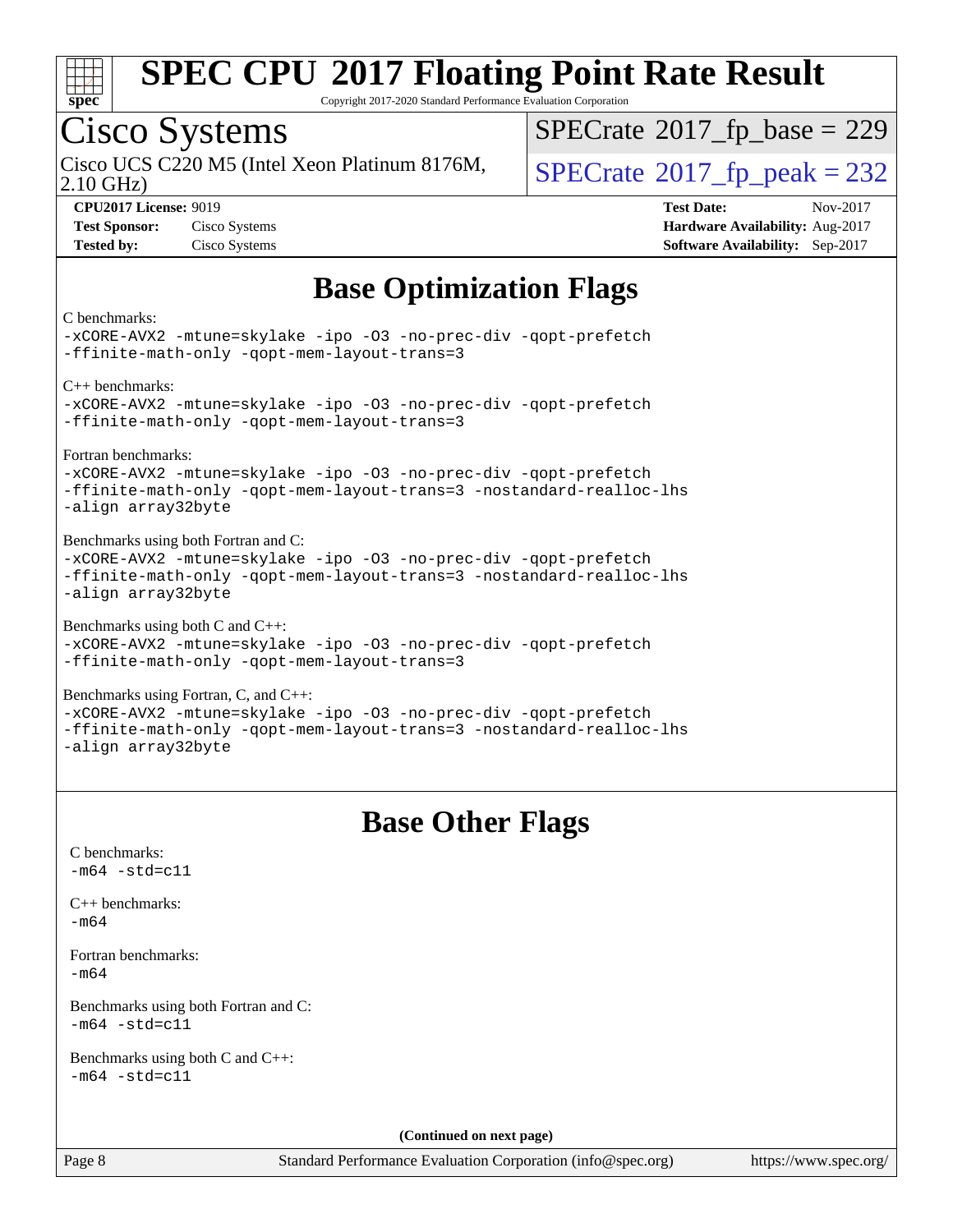

Copyright 2017-2020 Standard Performance Evaluation Corporation

### Cisco Systems

2.10 GHz) Cisco UCS C220 M5 (Intel Xeon Platinum 8176M,  $SPECrate@2017_fp\_peak = 232$  $SPECrate@2017_fp\_peak = 232$ 

 $SPECrate$ <sup>®</sup>[2017\\_fp\\_base =](http://www.spec.org/auto/cpu2017/Docs/result-fields.html#SPECrate2017fpbase) 229

**[CPU2017 License:](http://www.spec.org/auto/cpu2017/Docs/result-fields.html#CPU2017License)** 9019 **[Test Date:](http://www.spec.org/auto/cpu2017/Docs/result-fields.html#TestDate)** Nov-2017 **[Test Sponsor:](http://www.spec.org/auto/cpu2017/Docs/result-fields.html#TestSponsor)** Cisco Systems **[Hardware Availability:](http://www.spec.org/auto/cpu2017/Docs/result-fields.html#HardwareAvailability)** Aug-2017 **[Tested by:](http://www.spec.org/auto/cpu2017/Docs/result-fields.html#Testedby)** Cisco Systems **[Software Availability:](http://www.spec.org/auto/cpu2017/Docs/result-fields.html#SoftwareAvailability)** Sep-2017

### **[Base Other Flags \(Continued\)](http://www.spec.org/auto/cpu2017/Docs/result-fields.html#BaseOtherFlags)**

[Benchmarks using Fortran, C, and C++:](http://www.spec.org/auto/cpu2017/Docs/result-fields.html#BenchmarksusingFortranCandCXX)  $-m64$   $-std=cl1$ 

**[Peak Compiler Invocation](http://www.spec.org/auto/cpu2017/Docs/result-fields.html#PeakCompilerInvocation)**

[C benchmarks](http://www.spec.org/auto/cpu2017/Docs/result-fields.html#Cbenchmarks):  $i$ cc

[C++ benchmarks:](http://www.spec.org/auto/cpu2017/Docs/result-fields.html#CXXbenchmarks) [icpc](http://www.spec.org/cpu2017/results/res2017q4/cpu2017-20171128-01119.flags.html#user_CXXpeak_intel_icpc_18.0_c510b6838c7f56d33e37e94d029a35b4a7bccf4766a728ee175e80a419847e808290a9b78be685c44ab727ea267ec2f070ec5dc83b407c0218cded6866a35d07)

[Fortran benchmarks](http://www.spec.org/auto/cpu2017/Docs/result-fields.html#Fortranbenchmarks): [ifort](http://www.spec.org/cpu2017/results/res2017q4/cpu2017-20171128-01119.flags.html#user_FCpeak_intel_ifort_18.0_8111460550e3ca792625aed983ce982f94888b8b503583aa7ba2b8303487b4d8a21a13e7191a45c5fd58ff318f48f9492884d4413fa793fd88dd292cad7027ca)

[Benchmarks using both Fortran and C](http://www.spec.org/auto/cpu2017/Docs/result-fields.html#BenchmarksusingbothFortranandC): [ifort](http://www.spec.org/cpu2017/results/res2017q4/cpu2017-20171128-01119.flags.html#user_CC_FCpeak_intel_ifort_18.0_8111460550e3ca792625aed983ce982f94888b8b503583aa7ba2b8303487b4d8a21a13e7191a45c5fd58ff318f48f9492884d4413fa793fd88dd292cad7027ca) [icc](http://www.spec.org/cpu2017/results/res2017q4/cpu2017-20171128-01119.flags.html#user_CC_FCpeak_intel_icc_18.0_66fc1ee009f7361af1fbd72ca7dcefbb700085f36577c54f309893dd4ec40d12360134090235512931783d35fd58c0460139e722d5067c5574d8eaf2b3e37e92)

[Benchmarks using both C and C++](http://www.spec.org/auto/cpu2017/Docs/result-fields.html#BenchmarksusingbothCandCXX): [icpc](http://www.spec.org/cpu2017/results/res2017q4/cpu2017-20171128-01119.flags.html#user_CC_CXXpeak_intel_icpc_18.0_c510b6838c7f56d33e37e94d029a35b4a7bccf4766a728ee175e80a419847e808290a9b78be685c44ab727ea267ec2f070ec5dc83b407c0218cded6866a35d07) [icc](http://www.spec.org/cpu2017/results/res2017q4/cpu2017-20171128-01119.flags.html#user_CC_CXXpeak_intel_icc_18.0_66fc1ee009f7361af1fbd72ca7dcefbb700085f36577c54f309893dd4ec40d12360134090235512931783d35fd58c0460139e722d5067c5574d8eaf2b3e37e92)

[Benchmarks using Fortran, C, and C++:](http://www.spec.org/auto/cpu2017/Docs/result-fields.html#BenchmarksusingFortranCandCXX) [icpc](http://www.spec.org/cpu2017/results/res2017q4/cpu2017-20171128-01119.flags.html#user_CC_CXX_FCpeak_intel_icpc_18.0_c510b6838c7f56d33e37e94d029a35b4a7bccf4766a728ee175e80a419847e808290a9b78be685c44ab727ea267ec2f070ec5dc83b407c0218cded6866a35d07) [icc](http://www.spec.org/cpu2017/results/res2017q4/cpu2017-20171128-01119.flags.html#user_CC_CXX_FCpeak_intel_icc_18.0_66fc1ee009f7361af1fbd72ca7dcefbb700085f36577c54f309893dd4ec40d12360134090235512931783d35fd58c0460139e722d5067c5574d8eaf2b3e37e92) [ifort](http://www.spec.org/cpu2017/results/res2017q4/cpu2017-20171128-01119.flags.html#user_CC_CXX_FCpeak_intel_ifort_18.0_8111460550e3ca792625aed983ce982f94888b8b503583aa7ba2b8303487b4d8a21a13e7191a45c5fd58ff318f48f9492884d4413fa793fd88dd292cad7027ca)

#### **[Peak Portability Flags](http://www.spec.org/auto/cpu2017/Docs/result-fields.html#PeakPortabilityFlags)**

Same as Base Portability Flags

## **[Peak Optimization Flags](http://www.spec.org/auto/cpu2017/Docs/result-fields.html#PeakOptimizationFlags)**

[C benchmarks](http://www.spec.org/auto/cpu2017/Docs/result-fields.html#Cbenchmarks):

 519.lbm\_r: [-prof-gen](http://www.spec.org/cpu2017/results/res2017q4/cpu2017-20171128-01119.flags.html#user_peakPASS1_CFLAGSPASS1_LDFLAGS519_lbm_r_prof_gen_5aa4926d6013ddb2a31985c654b3eb18169fc0c6952a63635c234f711e6e63dd76e94ad52365559451ec499a2cdb89e4dc58ba4c67ef54ca681ffbe1461d6b36)(pass 1) [-prof-use](http://www.spec.org/cpu2017/results/res2017q4/cpu2017-20171128-01119.flags.html#user_peakPASS2_CFLAGSPASS2_LDFLAGS519_lbm_r_prof_use_1a21ceae95f36a2b53c25747139a6c16ca95bd9def2a207b4f0849963b97e94f5260e30a0c64f4bb623698870e679ca08317ef8150905d41bd88c6f78df73f19)(pass 2) [-ipo](http://www.spec.org/cpu2017/results/res2017q4/cpu2017-20171128-01119.flags.html#user_peakPASS1_COPTIMIZEPASS2_COPTIMIZE519_lbm_r_f-ipo) [-xCORE-AVX2](http://www.spec.org/cpu2017/results/res2017q4/cpu2017-20171128-01119.flags.html#user_peakPASS2_COPTIMIZE519_lbm_r_f-xCORE-AVX2) [-O3](http://www.spec.org/cpu2017/results/res2017q4/cpu2017-20171128-01119.flags.html#user_peakPASS1_COPTIMIZEPASS2_COPTIMIZE519_lbm_r_f-O3) [-no-prec-div](http://www.spec.org/cpu2017/results/res2017q4/cpu2017-20171128-01119.flags.html#user_peakPASS1_COPTIMIZEPASS2_COPTIMIZE519_lbm_r_f-no-prec-div) [-mtune=skylake](http://www.spec.org/cpu2017/results/res2017q4/cpu2017-20171128-01119.flags.html#user_peakPASS2_COPTIMIZE519_lbm_r_intel_tune_for_skl_86c59c1c211e48b12105a346951ac973f3f7ff0220150fc87eb7eebc486e6de90273269c1ff7baa1a79f07c9c7651acf41a74c5f56b64e8ea5421baa3b22ec9e) [-qopt-prefetch](http://www.spec.org/cpu2017/results/res2017q4/cpu2017-20171128-01119.flags.html#user_peakPASS1_COPTIMIZEPASS2_COPTIMIZE519_lbm_r_f-qopt-prefetch) [-ffinite-math-only](http://www.spec.org/cpu2017/results/res2017q4/cpu2017-20171128-01119.flags.html#user_peakPASS1_COPTIMIZEPASS2_COPTIMIZE519_lbm_r_f_finite_math_only_cb91587bd2077682c4b38af759c288ed7c732db004271a9512da14a4f8007909a5f1427ecbf1a0fb78ff2a814402c6114ac565ca162485bbcae155b5e4258871) [-qopt-mem-layout-trans=3](http://www.spec.org/cpu2017/results/res2017q4/cpu2017-20171128-01119.flags.html#user_peakPASS1_COPTIMIZEPASS2_COPTIMIZE519_lbm_r_f-qopt-mem-layout-trans_de80db37974c74b1f0e20d883f0b675c88c3b01e9d123adea9b28688d64333345fb62bc4a798493513fdb68f60282f9a726aa07f478b2f7113531aecce732043)

 538.imagick\_r: [-xCORE-AVX2](http://www.spec.org/cpu2017/results/res2017q4/cpu2017-20171128-01119.flags.html#user_peakCOPTIMIZE538_imagick_r_f-xCORE-AVX2) [-mtune=skylake](http://www.spec.org/cpu2017/results/res2017q4/cpu2017-20171128-01119.flags.html#user_peakCOPTIMIZE538_imagick_r_intel_tune_for_skl_86c59c1c211e48b12105a346951ac973f3f7ff0220150fc87eb7eebc486e6de90273269c1ff7baa1a79f07c9c7651acf41a74c5f56b64e8ea5421baa3b22ec9e) [-ipo](http://www.spec.org/cpu2017/results/res2017q4/cpu2017-20171128-01119.flags.html#user_peakCOPTIMIZE538_imagick_r_f-ipo) [-O3](http://www.spec.org/cpu2017/results/res2017q4/cpu2017-20171128-01119.flags.html#user_peakCOPTIMIZE538_imagick_r_f-O3) [-no-prec-div](http://www.spec.org/cpu2017/results/res2017q4/cpu2017-20171128-01119.flags.html#user_peakCOPTIMIZE538_imagick_r_f-no-prec-div) [-qopt-prefetch](http://www.spec.org/cpu2017/results/res2017q4/cpu2017-20171128-01119.flags.html#user_peakCOPTIMIZE538_imagick_r_f-qopt-prefetch) [-ffinite-math-only](http://www.spec.org/cpu2017/results/res2017q4/cpu2017-20171128-01119.flags.html#user_peakCOPTIMIZE538_imagick_r_f_finite_math_only_cb91587bd2077682c4b38af759c288ed7c732db004271a9512da14a4f8007909a5f1427ecbf1a0fb78ff2a814402c6114ac565ca162485bbcae155b5e4258871) [-qopt-mem-layout-trans=3](http://www.spec.org/cpu2017/results/res2017q4/cpu2017-20171128-01119.flags.html#user_peakCOPTIMIZE538_imagick_r_f-qopt-mem-layout-trans_de80db37974c74b1f0e20d883f0b675c88c3b01e9d123adea9b28688d64333345fb62bc4a798493513fdb68f60282f9a726aa07f478b2f7113531aecce732043)

544.nab\_r: Same as 519.lbm\_r

**(Continued on next page)**

Page 9 Standard Performance Evaluation Corporation [\(info@spec.org\)](mailto:info@spec.org) <https://www.spec.org/>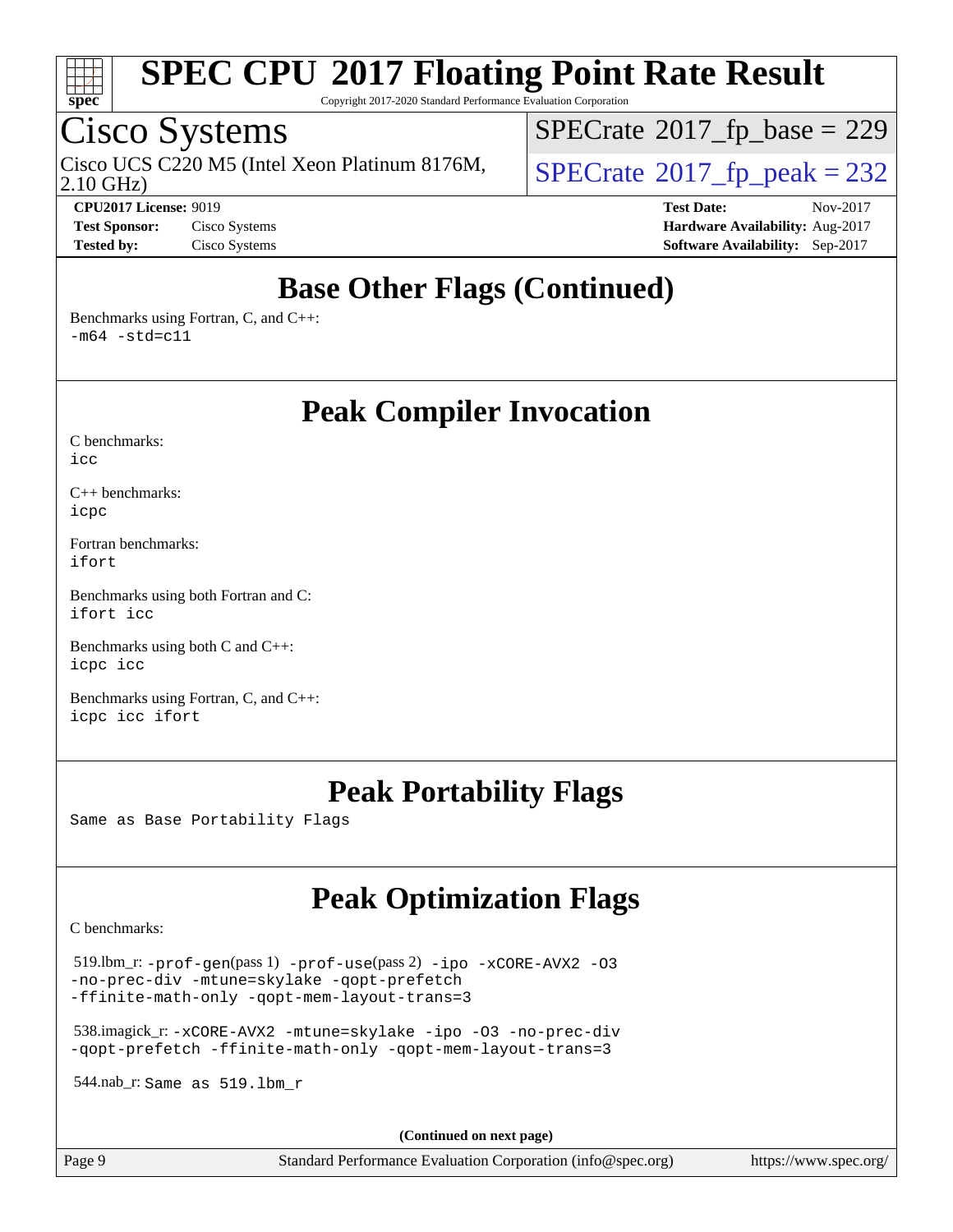

Copyright 2017-2020 Standard Performance Evaluation Corporation

# Cisco Systems

2.10 GHz) Cisco UCS C220 M5 (Intel Xeon Platinum 8176M,  $SPECrate@2017_fp\_peak = 232$  $SPECrate@2017_fp\_peak = 232$ 

 $SPECrate$ <sup>®</sup>[2017\\_fp\\_base =](http://www.spec.org/auto/cpu2017/Docs/result-fields.html#SPECrate2017fpbase) 229

| <b>Test Sponsor:</b> | Cisco Systems |
|----------------------|---------------|
| <b>Tested by:</b>    | Cisco Systems |

**[CPU2017 License:](http://www.spec.org/auto/cpu2017/Docs/result-fields.html#CPU2017License)** 9019 **[Test Date:](http://www.spec.org/auto/cpu2017/Docs/result-fields.html#TestDate)** Nov-2017 **[Hardware Availability:](http://www.spec.org/auto/cpu2017/Docs/result-fields.html#HardwareAvailability)** Aug-2017 **[Software Availability:](http://www.spec.org/auto/cpu2017/Docs/result-fields.html#SoftwareAvailability)** Sep-2017

# **[Peak Optimization Flags \(Continued\)](http://www.spec.org/auto/cpu2017/Docs/result-fields.html#PeakOptimizationFlags)**

[C++ benchmarks:](http://www.spec.org/auto/cpu2017/Docs/result-fields.html#CXXbenchmarks)

| Standard Performance Evaluation Corporation $(info@spec.org)$<br>P <sub>300</sub> 10                                                                                                                                                     | httne |
|------------------------------------------------------------------------------------------------------------------------------------------------------------------------------------------------------------------------------------------|-------|
| (Continued on next page)                                                                                                                                                                                                                 |       |
|                                                                                                                                                                                                                                          |       |
| Fortran benchmarks:<br>$-m64$                                                                                                                                                                                                            |       |
| -m64                                                                                                                                                                                                                                     |       |
| $C_{++}$ benchmarks:                                                                                                                                                                                                                     |       |
| C benchmarks:<br>$-m64 - std= c11$                                                                                                                                                                                                       |       |
| <b>Peak Other Flags</b>                                                                                                                                                                                                                  |       |
|                                                                                                                                                                                                                                          |       |
| -prof-gen(pass 1) -prof-use(pass 2) -ipo -xCORE-AVX2 -03<br>-no-prec-div -mtune=skylake -qopt-prefetch -ffinite-math-only<br>-qopt-mem-layout-trans=3 -nostandard-realloc-lhs -align array32byte                                         |       |
| Benchmarks using Fortran, C, and C++:                                                                                                                                                                                                    |       |
| Benchmarks using both C and C++:<br>-prof-gen(pass 1) -prof-use(pass 2) -ipo -xCORE-AVX2 -03<br>-no-prec-div -mtune=skylake -qopt-prefetch -ffinite-math-only<br>-gopt-mem-layout-trans=3                                                |       |
| Benchmarks using both Fortran and C:<br>-prof-gen(pass 1) -prof-use(pass 2) -ipo -xCORE-AVX2 -03<br>-no-prec-div -mtune=skylake -qopt-prefetch -ffinite-math-only<br>-qopt-mem-layout-trans=3 -nostandard-realloc-lhs -align array32byte |       |
| $554$ .roms_r: -prof-gen(pass 1) -prof-use(pass 2) -ipo -xCORE-AVX2 -03<br>-no-prec-div -mtune=skylake -qopt-prefetch<br>-ffinite-math-only -qopt-mem-layout-trans=3<br>-nostandard-realloc-lhs -align array32byte                       |       |
| 549.fotonik3d_r: Same as 503.bwaves_r                                                                                                                                                                                                    |       |
| 503.bwaves_r: -xCORE-AVX2 -mtune=skylake -ipo -03 -no-prec-div<br>-qopt-prefetch -ffinite-math-only -qopt-mem-layout-trans=3<br>-nostandard-realloc-lhs -align array32byte                                                               |       |
| Fortran benchmarks:                                                                                                                                                                                                                      |       |
| -prof-gen(pass 1) -prof-use(pass 2) -ipo -xCORE-AVX2 -03<br>-no-prec-div -mtune=skylake -qopt-prefetch -ffinite-math-only<br>-qopt-mem-layout-trans=3                                                                                    |       |

<https://www.spec.org/>